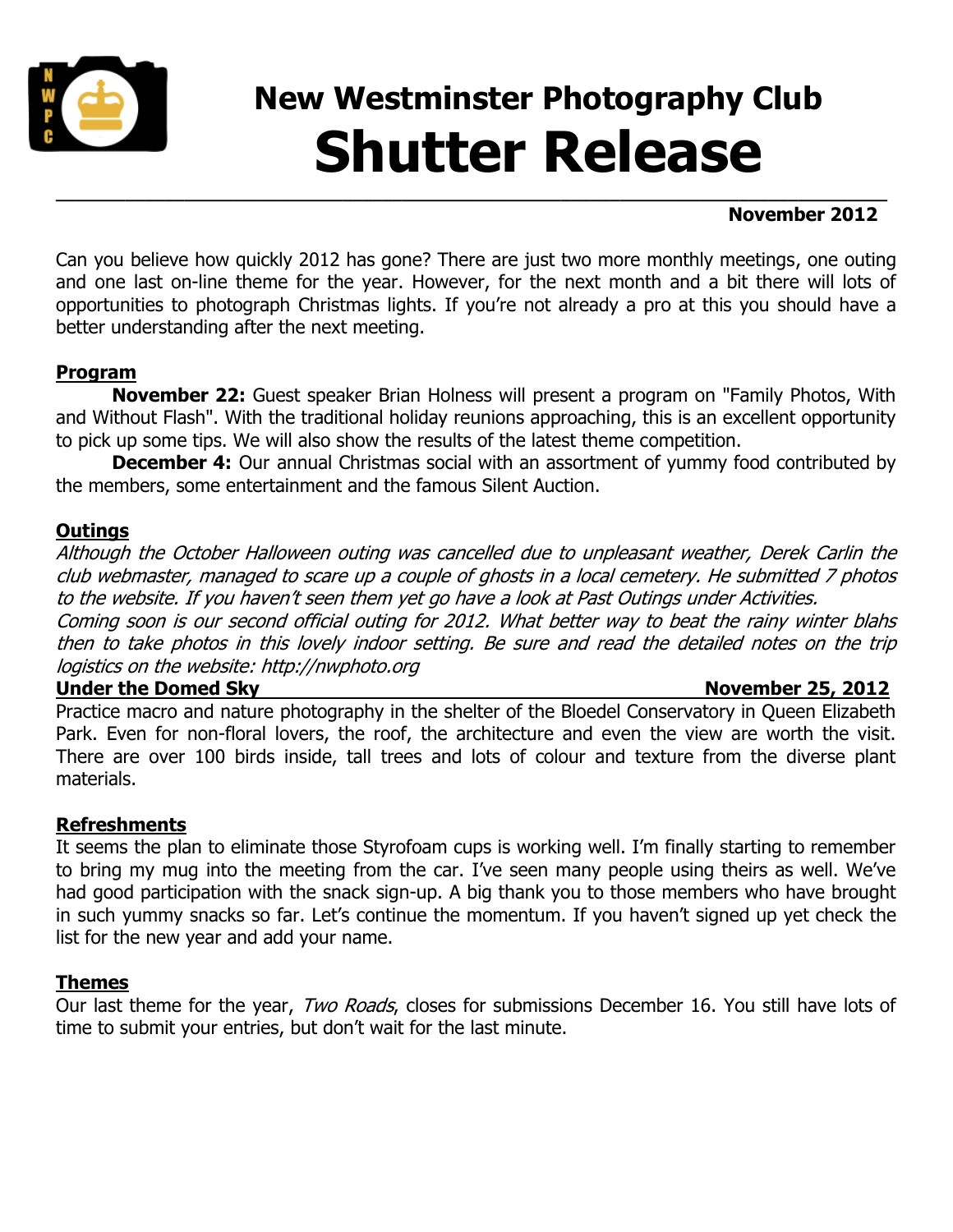|       | N W P C - Print Competition    | Judge - Brian Holness  |      |
|-------|--------------------------------|------------------------|------|
|       | <b>23 October 2012</b>         |                        |      |
| Image | Title                          | Artist                 | Rank |
|       | <b>Tall Ship Reflecting</b>    | Nancy Matheson         | 2    |
| 2     | <b>Lake View</b>               | <b>Jim Furey</b>       |      |
| 3     | Remembering a Zoo              | <b>Nancy Matheson</b>  |      |
| 4     | <b>Storm Over Canada Place</b> | <b>Glenn Marcus</b>    | 4    |
| 5     | <b>Doubts</b>                  | <b>Glenn Marcus</b>    |      |
| 6     | <b>Russett Lake</b>            | <b>Mike Garson</b>     | 9    |
| 7     | <b>Winter Slough</b>           | <b>Karen Justice</b>   | 10   |
| 8     | <b>Eiffel Tower Clone</b>      | <b>Tim Stewart</b>     | 8    |
| 9     | <b>Fruit Fly Dining</b>        | <b>Robert Jost</b>     |      |
| 10    | <b>Ugly Duckling?</b>          | <b>Robert Jost</b>     |      |
| 11    | <b>First Snow</b>              | <b>Keith Griffiths</b> |      |
| 12    | <b>Industrial Face</b>         | <b>Karen Justice</b>   | 7    |
| 13    | <b>High Tower</b>              | <b>Peter Ellis</b>     |      |
| 14    | Into The Light                 | <b>Peter Ellis</b>     |      |
| 15    | <b>Serenity</b>                | <b>Ben Whiting</b>     |      |
| 16    | The Lone Prospector            | <b>Ben Whiting</b>     | 5    |
| 17    | One                            | <b>Keith Griffiths</b> |      |
| 18    | <b>Mountains and Trees</b>     | <b>Tim Stewart</b>     | 6    |
| 19    | Happy Family in the Stein      | <b>Mike Garson</b>     |      |
| 20    | <b>Olympic Torch</b>           | <b>Jim Furey</b>       | 3    |



# N W P C - Digital Competition<br>06 November 2012

| Image | <b>Title</b>                 | <b>Artist</b>         | <b>Total</b> | <b>Rank</b> |
|-------|------------------------------|-----------------------|--------------|-------------|
| 5     | <b>Wood Duck</b>             | <b>Jim Furey</b>      | 27           |             |
| 12    | <b>Piper Parade</b>          | <b>Jim Furey</b>      | 27           |             |
| 23    | Truth is Found in Reflection | <b>Derek Carlin</b>   | 25           | 2           |
| 27    | <b>Church Window</b>         | <b>Peter Ellis</b>    | 25           | 2           |
| 6     | <b>The Bridge</b>            | <b>Glenn Marcus</b>   | 24           | 3           |
| 10    | <b>Industry Cast Adrift</b>  | <b>Derek Carlin</b>   | 24           | 3           |
| 17    | <b>Morning Mist</b>          | <b>David Love</b>     | 24           | 3           |
| 19    | Smoooth!                     | <b>Peter Ellis</b>    | 24           | 3           |
| 14    | Continuity                   | <b>Monica Rosales</b> | 23           |             |
| 18    | Heron In Flight              | <b>Brenda Fairfax</b> | 23           |             |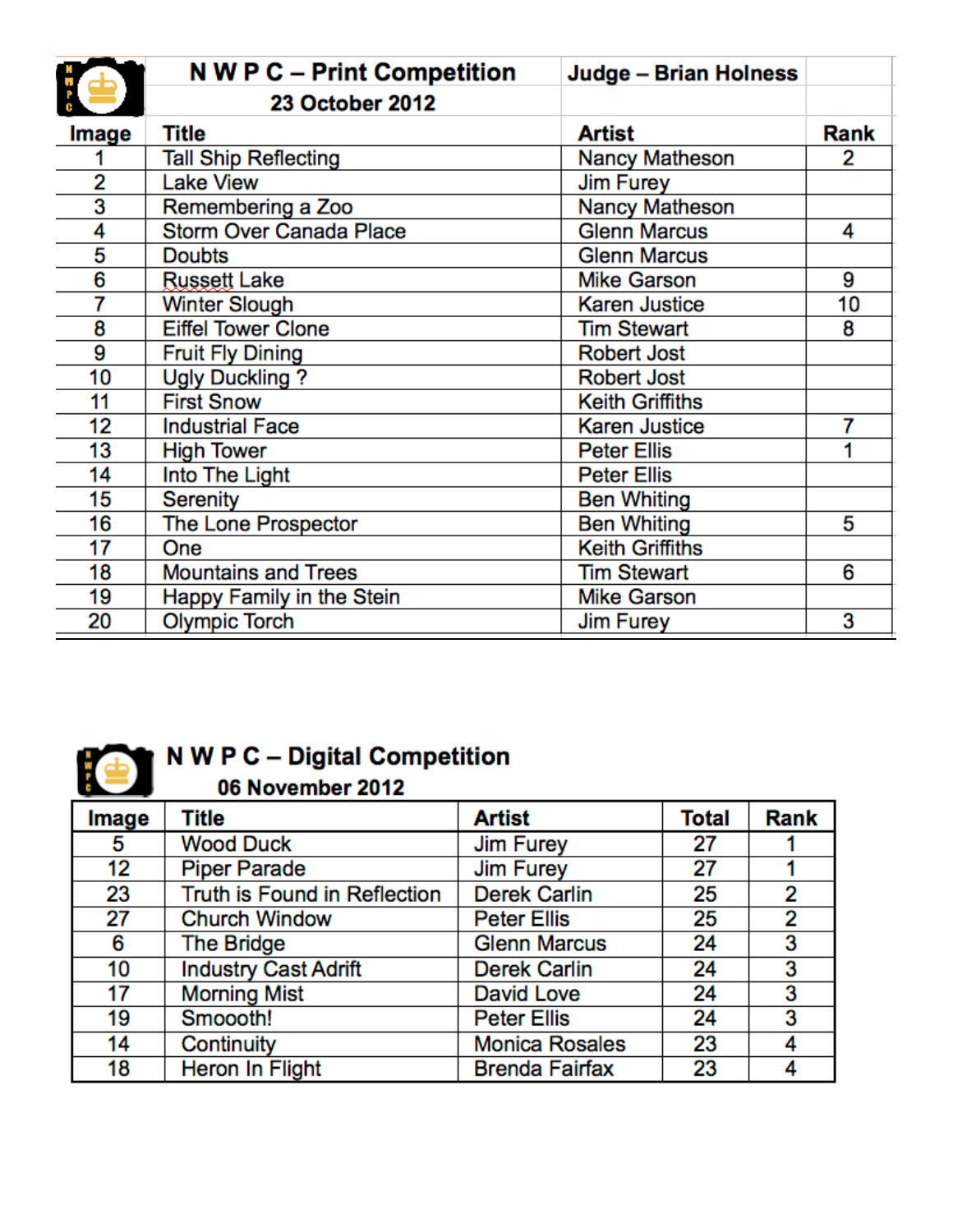#### **What Wins?** – by Shona LaFortune

Assigning point scores to art can be a little arbitrary, with the results subject to the same confusion you sometimes feel viewing a juried painting exhibition, i.e. "How on earth did that get in?" What wins, whether selected by experienced judges or photographers new at evaluation, depends on many factors. Obviously, when your image comes up, you want the viewers to say "Wow!", not be thinking about what you need to do to fix it.

There are so many considerations, that you should never take the opinions of one set of evaluators as the final decision on your photography. In any given competition, even the club's most experienced or best photographers may not score in the top 10. If you have an image you are happy with, **stay happy**. Enter it in another competition or ask for some feedback from other experienced photographers. We often become attached to the photographs that wow us, forgetting that jaded old judges may have seen that photo before, or that inexperienced evaluators might have just taken a guess.

**There is no one secret formula for getting higher scores, but there are guidelines.** What we commonly call, **technical quality** can gain or lose points. Focus, exposure and composition are the big ones, although those are often all inter-related. To simplify books of information is impossible, but I boil it down to **Where does your eye go?** There are so many effective ways to lead the viewer around the photo or to the centre of interest (leading lines, colour, selective focus to name a few), that if you compose your image, for example, so that an obvious main subject is out of focus, you may lose points no matter how arty you might think your image is.

**You will also lose points for distractions**. Everything in the frame should be part of your story. If it does not add to the necessary information, then it should be eliminated. Distractions might also include digital noise, bright areas away from the subject or even a stick in the corner.

Light is everything has been tossed around a lot over the years, and aside from the obvious point that film and sensors are equally useless in total darkness, good lighting can make or break a photo. What is good lighting? You know it when you see it! Think interesting stage lighting, backlit flowers, rim-lit hair, long evening shadows, neon reflections on wet streets, and so on. Subjects that often look better in softer light are forests (no distracting bright spots) and portraits, especially of children (light balances mood).

**Emotional impact** is huge. You have to work a lot harder to keep a viewer's attention on a flower or waterfall (to name two subjects considered overdone) than on a portrait (human interest) or any rarely seen subject or viewing angle. As an aside, rarely seen, doesn't automatically mean travel photos. Orchid instead of petunia - maybe. Stand on the Kodak X at Lake Louise: maybe not so much. In other words, the same guidelines apply, although portraits and rare animals might get you a few extra points. For those who don't get away much, you can create unique photos in your own neighbourhood.

Tied in with emotional impact and light are those atmospheric effects you often find by getting out in interesting weather. Fog can transform a boring landscape into magic. Slow shutter speeds and wind are also an interesting match.

And that brings us to, **in camera manipulation,** such as long shutter speeds, panning, camera motion, and zooming during exposure. Many of these tried and true techniques come and go in popularity, but they can be very effective with a good subject/treatment match.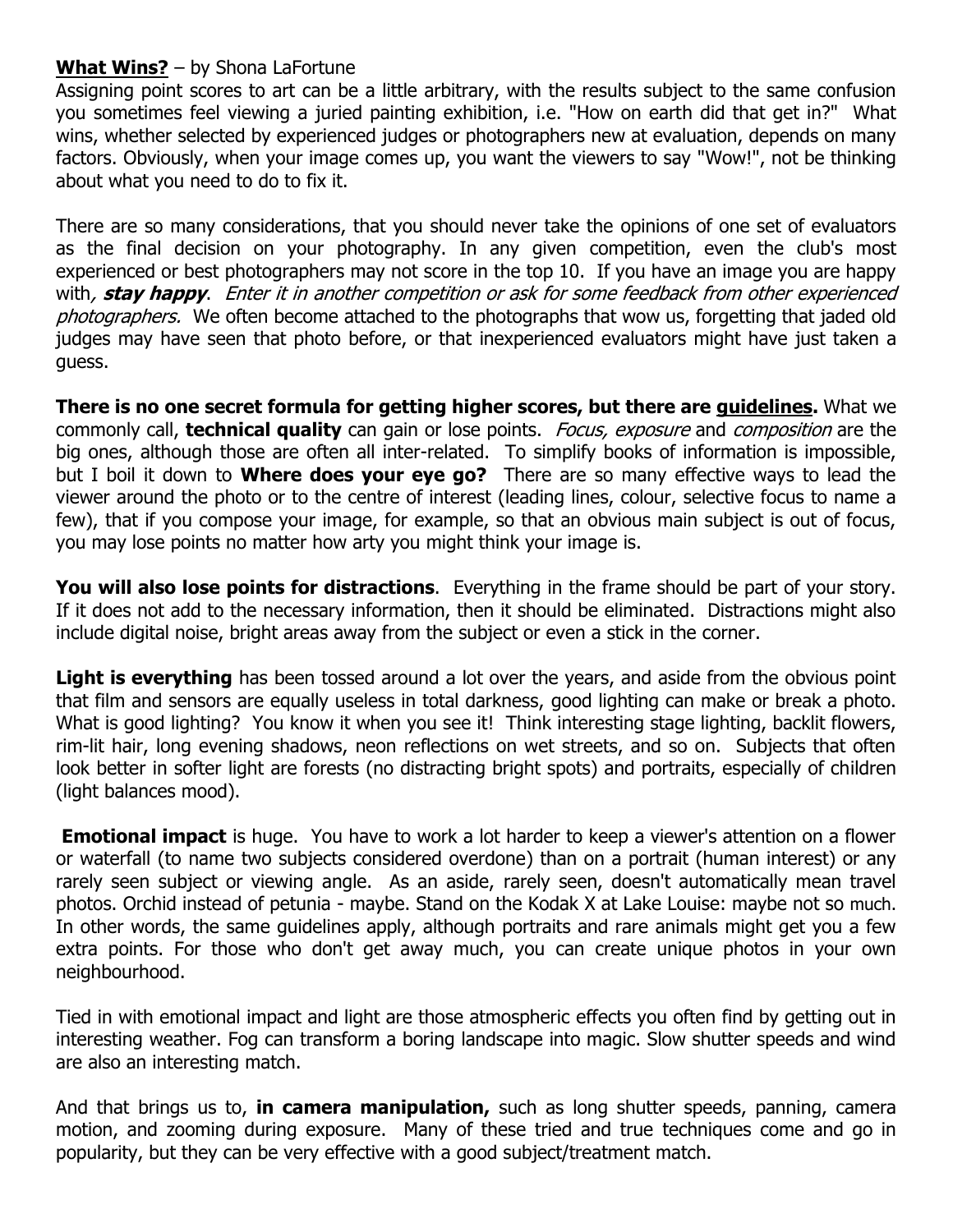**Post-processing manipulation** (and by manipulation, I mean more than just a tweak to the colour or exposure) might seem like the fast track to the winner's circle, but in fact most of our winning images are not manipulated. Judges can go either way, depending on how far the treatment has gone, and how appropriate it is to the image. Sometimes they score higher on the wow factor or lower for the "huh?" reason. Judges are often put on the spot because a favourite reason for manipulation is experimentation. Just as we used to play with our new Cokin filters on film cameras, so we experiment with the built-in filters in image software. "Oooh, that's cool" often results in someone entering the image to see if the judges feel the same way. Another reason is saving a weak image, and usually judges see through that, as the original composition/story etc. of an image will usually not be enhanced by technique, although that depends on the skill of the application. Some filters will create sharp edges on an otherwise out of focus bit of an image, thereby saving an almost good, shot. A good reason to manipulate an image is to enhance the mood. A soft, delicate subject may look even more enchanting with a delicate watercolour filter applied, just as underexposure or a grungy filter may contribute to a dark or frightening mood. And finally, creating art, where the artist has a preconceived idea and uses filtration, layers, multiple images, etc. to create their vision. (See paragraph one).

As in any other type of art, each artist has his or her own style and possibly preferred subject matter. If you **stay true to yours**, evolve in a direction that is comfortable for you, and consider the feedback your images get (always considering the source), your scores will reflect your improving skills.

Practice helps, so be sure to enter every club competition and take part in the online **Themes**, where you get feedback on every image.

For those newer to the club, Shona was part of CAPA's original Learn to Judge Committee, taught the course frequently and judged for other clubs and national competitions for around 25 years.

### **FYI**

Bill C-11 has been passed, and with it changes to the Canadian Copyright law. It has an effect for photographers in regards to commissioned work.

In the past, if you were commissioned to create a photographic work, without any other wording in your contract, then the copyright belonged to the entity commissioning the work -- this was something specific to photography. With C-11, this has changed.

With the bill passing into law recently, this now means that by default, the copyright for commissioned works remains with the photographer unless they specifically release it via contract.

Some links about Bill C-11 (which also affects digital rights):

- The actual text of the bill: [http://www.parl.gc.ca/content/hoc/Bills/411/Government/C-11/C-](http://www.parl.gc.ca/content/hoc/Bills/411/Government/C-11/C-11_4/C-11_4.PDF)[11\\_4/C-11\\_4.PDF](http://www.parl.gc.ca/content/hoc/Bills/411/Government/C-11/C-11_4/C-11_4.PDF)
- Summary for photographers: [http://www.petapixel.com/2012/11/07/canadian-photogs-now](http://www.petapixel.com/2012/11/07/canadian-photogs-now-officially-own-the-copyright-to-all-of-their-photos/summary)[officially-own-the-copyright-to-all-of-their-photos/](http://www.petapixel.com/2012/11/07/canadian-photogs-now-officially-own-the-copyright-to-all-of-their-photos/summary)
- Summary about changes to digital rights:<http://www.mp3newswire.net/stories/2012/C11.html>
- And other tidbits about what the bill changes: <http://www.lexology.com/library/detail.aspx?g=07df14bc-393e-4ada-b699-b79aa5ea4af2>

dgc